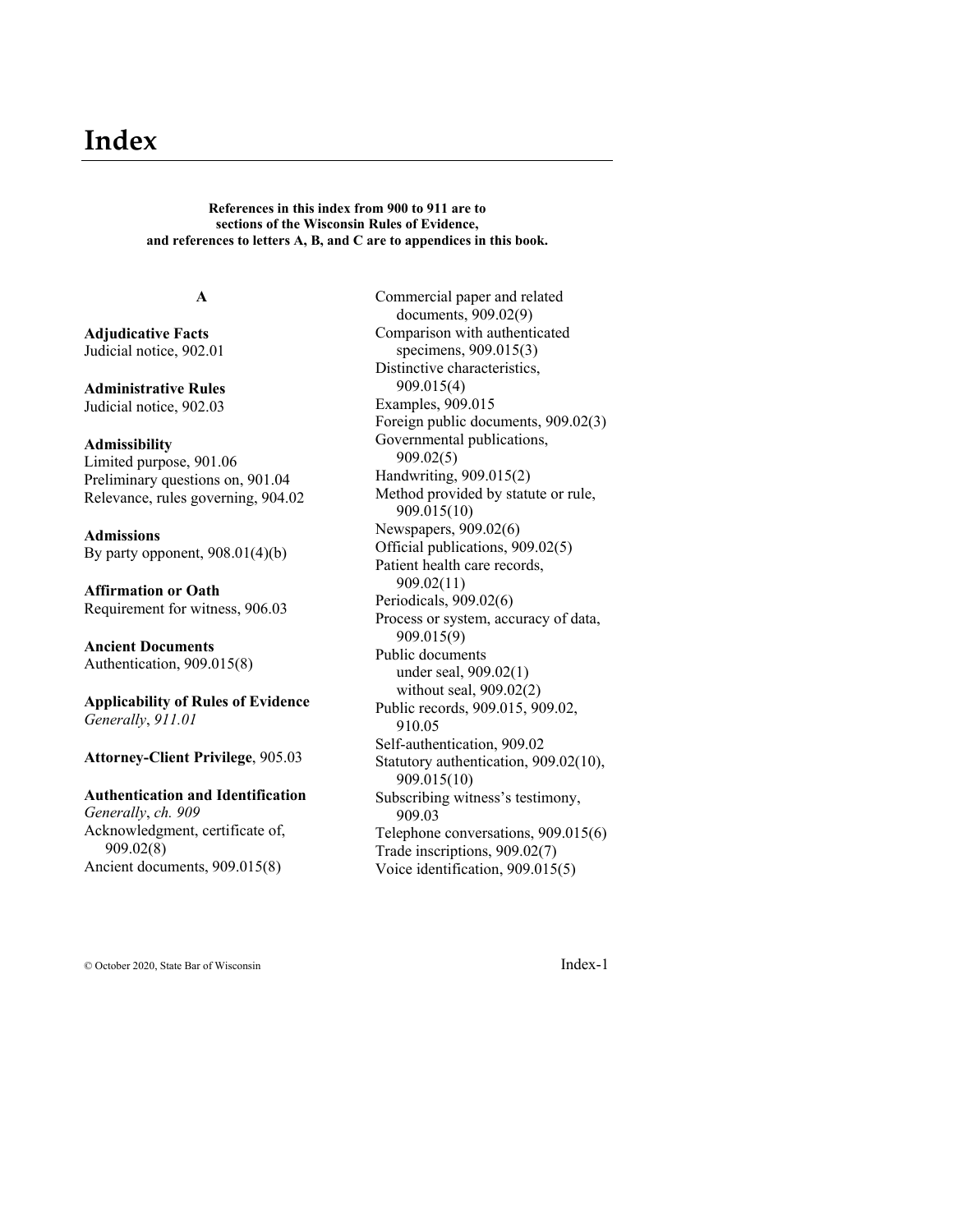## **Availability**

Declarant's availability immaterial, hearsay exception, 908.03 Declarant unavailable, hearsay exception, 908.045

## **B**

**Baptismal Certificate** Hearsay exception, 908.03(12)

**Best Evidence Rule** Application, 910.02

## **Bias of Witness**

*See also* Credibility *Generally*, *906.16*

## **Business Records**

Hearsay exceptions, 908.03 Self-authentication, 909.02(12), (13) Summaries, 910.06

## **C**

**Calculations** Admissibility, 910.06

**Certificate of Acknowledgment** Authentication of documents, 909.02(8)

#### **Certificates**

Marriage, baptismal, and similar, hearsay exception, 908.03(12)

#### **Character Evidence**

*Generally*, *904.04* Accused, character of, 904.04(1)(a) Conviction of crime or adjudication of delinquency, 906.09 HIV test results, 901.05 Habit or routine practice, 904.06

Impeachment of witnesses (*See* Impeachment of Witnesses) Methods of proving, 904.05, 906.08 Other crimes, wrongs, or acts, 904.04(2) Specific instances of conduct as element of claim, 904.05(2) to attack or support character for truthfulness, 906.08(2) Victim, character of, 904.04(1)(b) Witness, character of, 904.04(1)(c), 906.08

**Charts**

Admissibility, 910.06

## **Children**

Audiovisual recordings of statements, admissibility, 908.08 Juvenile adjudications, admissibility, 906.09

## **Chiropractor-Patient**

Privilege, 905.04

## **Clergy**

Communications to, privileged, 905.06

## **Co-conspirators**

Statement by, admissibility, 908.01(4)(b)

## **Collateral Matters**

Evidence of contents of writing, recording, or photograph, 910.04(4)

## **Collateral Sources**

Evidence of payments or benefits, 908.03(6m)(bm)

## **Common-Law Privileges**

Not recognized, 905.01

Index-2 © October 2020, State Bar of Wisconsin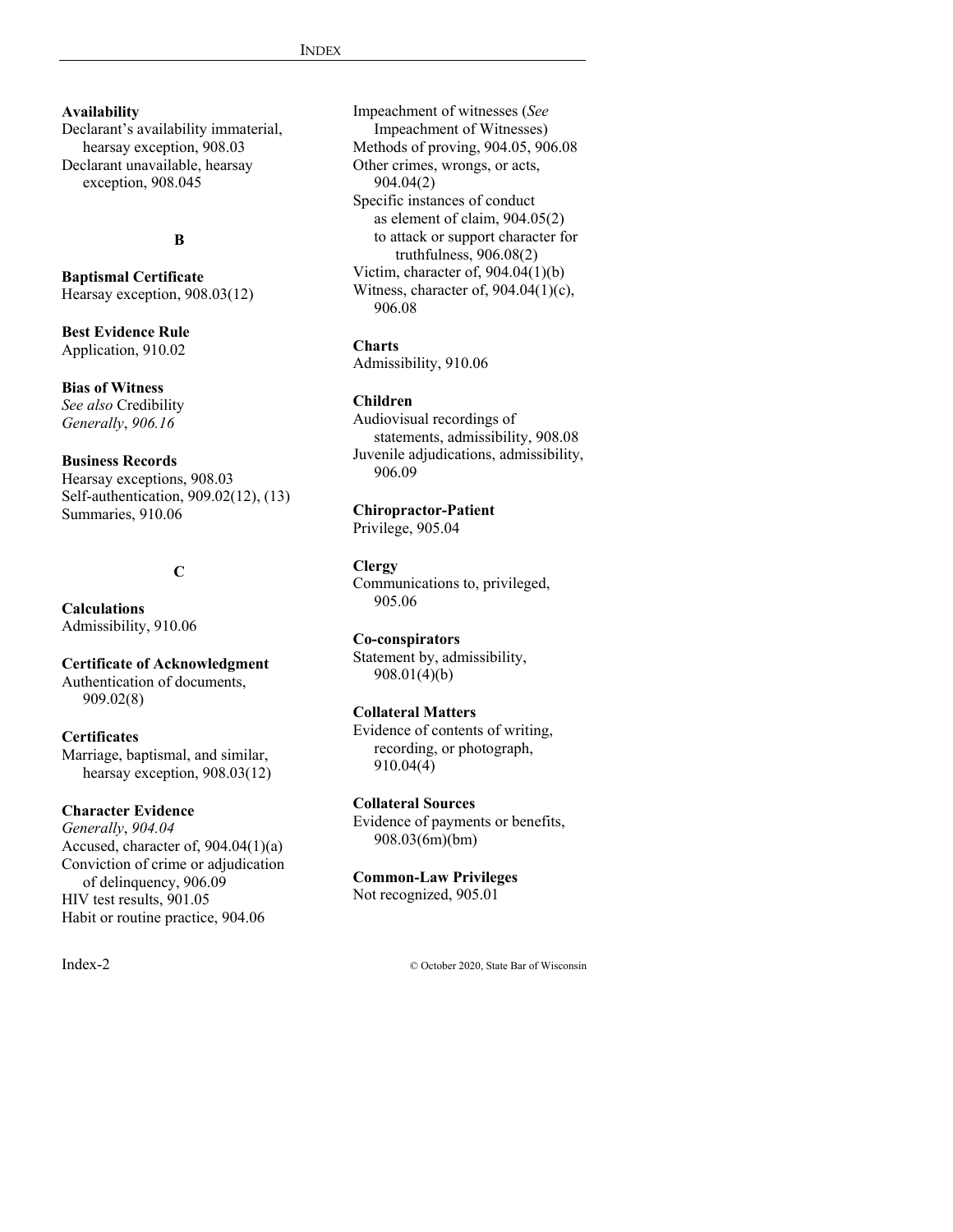## **Competency of Witnesses**

General rule, 906.01 Judge as witness, 906.05 Juror as witness, 906.06 Oath or affirmation, 906.03 Personal knowledge required, 906.02

## **Compromise**

Admissibility, 904.08

## **Compulsion**

Privileged matter disclosed under, 905.12

## **Conduct**

Character evidence as admissible to prove, 904.04 Specific instances as method of proving character as element of claim, 904.05(2) to attack or support character for truthfulness, 906.08(2) Specific instances as method of proving habit or routine practice,

904.06

## **Confessions**

Preliminary question of admissibility, 901.04

## **Confrontation Clause**, app. A

## **Confusion**

Relevant evidence excluded on grounds of, 904.03

## **Construction of Rules**

Wisconsin rules of evidence, 901.02

## **Conviction of Crime**

Evidence of, admissibility, 904.04(2), 906.09 Hearsay exception, 908.03(22) **Court Commissioners**

Applicability of rules of evidence, 911.01(1)

## *Crawford* **Cases**, app. A

## **Credibility**

*See also* Character Evidence; Impeachment of Witnesses Character, opinion and reputation evidence, 906.08(1) Cross-examination on, 906.11(2) Hearsay declarant, 908.06 Religious beliefs and opinions, 906.10 Who may attack, 906.07

#### **Crime**

Attorney-client privilege, furtherance as exception, 905.03(4) Impeachment by evidence of conviction, 906.09 Other crimes evidence, 904.04(2)

## **Cross-examination**

Court-appointed experts, 907.06 Disclosure of facts or data underlying expert's opinion, 907.05 Scope, 906.11(2) Specific instances of conduct, 906.08(2)

## **Cumulative Evidence**

Relevant evidence, exclusion as, 904.03

#### **D**

## **Data Compilations**

Authentication, 909.015(7), (8) Public records, contents of, 910.05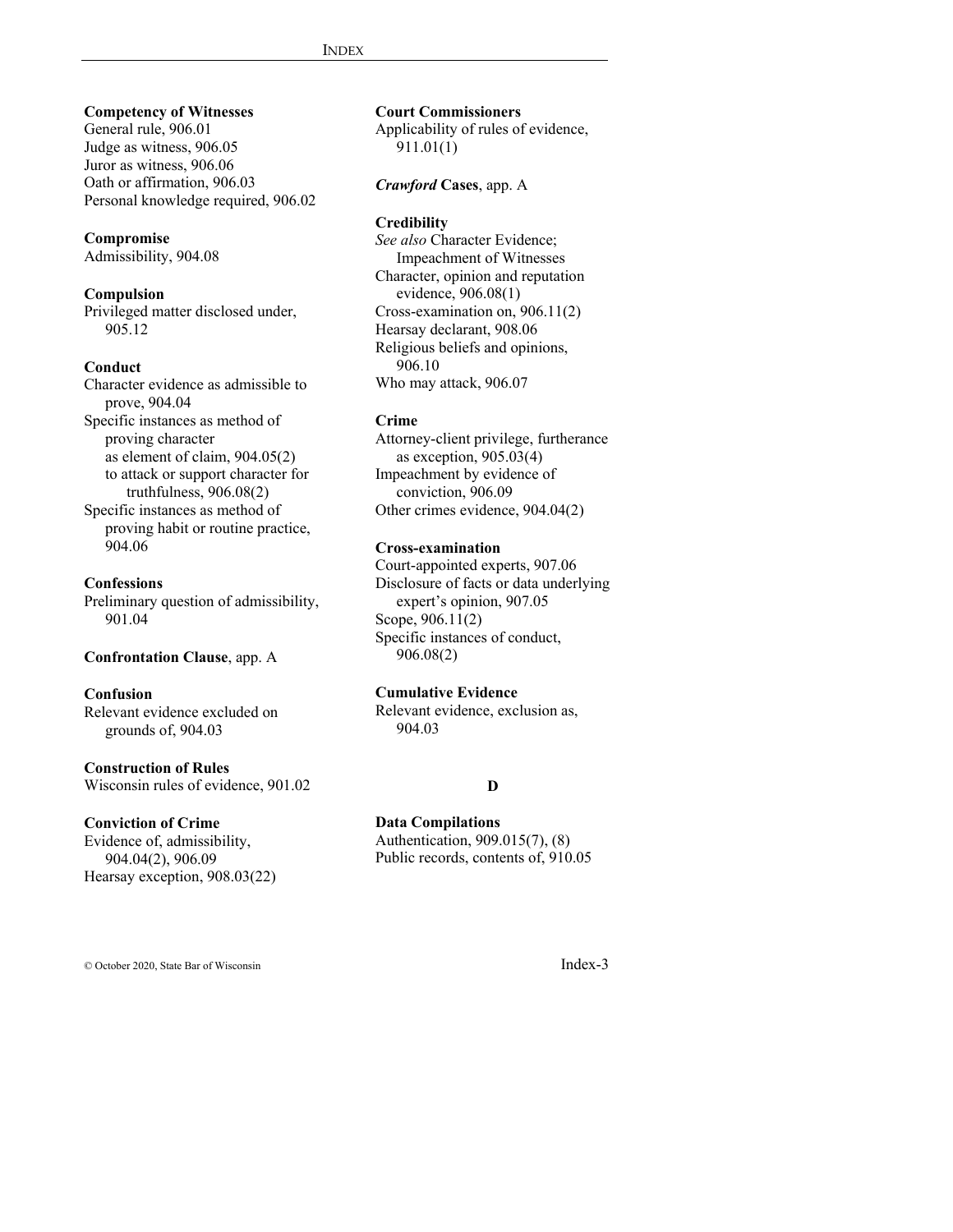## **Death**

Hearsay declarant, unavailability of, 908.04(1) Impending, hearsay exception for statement under belief of, 908.045(3)

## **Declarant**

Attacking and supporting credibility of, 908.06 Defined, 908.01(2) Hearsay exceptions declarant's availability immaterial, 908.03 declarant unavailable, 908.045

## **Depositions**

Former testimony, hearsay exception, 908.045(1) Use at trial, app. B Writing to refresh recollections before or while testifying, 906.12

## **Disclosure**

*See* Compulsion; *In Camera* Disclosure; Privileges

## **Doctor-Patient**

Privilege, 905.04

#### **Documents**

Ancient, 909.015(8) Authentication, illustrations, 909.015 Public, contents of, 910.05 Self-authentication, 909.02

# **Domestic Partner**

Privilege, 905.05

## **Domestic Violence**

Victim advocate, privileged communications, 905.045 **Duplicates** Admissibility, 910.03

Defined, 910.01(4)

## **Dying Declarations**

Hearsay exception, 908.045(3)

## **E**

**Emotional Condition** Hearsay exception, 908.03(3)

## **Erroneous Ruling**

Harmless error, determination, 901.03 Plain error, 901.03

## **Excited Utterances**

Hearsay exception, 908.03(2) Statement of injured person as, 904.12

## **Exclusion of Evidence**

Character evidence, 904.04 Compromise, 904.08 Crime victim information, 904.13 Farmer assistance programs, communications in, 904.15 Irrelevant evidence, 904.02 Liability insurance, 904.11 Mediation, 904.085 Objections, 901.03 Offer of proof, 901.03 Offer or plea of guilty or no contest, 904.10 Offers to compromise, 904.08 Payment of medical and hospital expenses, 904.09 Prejudice, confusion, or waste of time, 904.03 Protective headgear use or nonuse, 901.053 Statement of injured person, 904.12

Index-4 © October 2020, State Bar of Wisconsin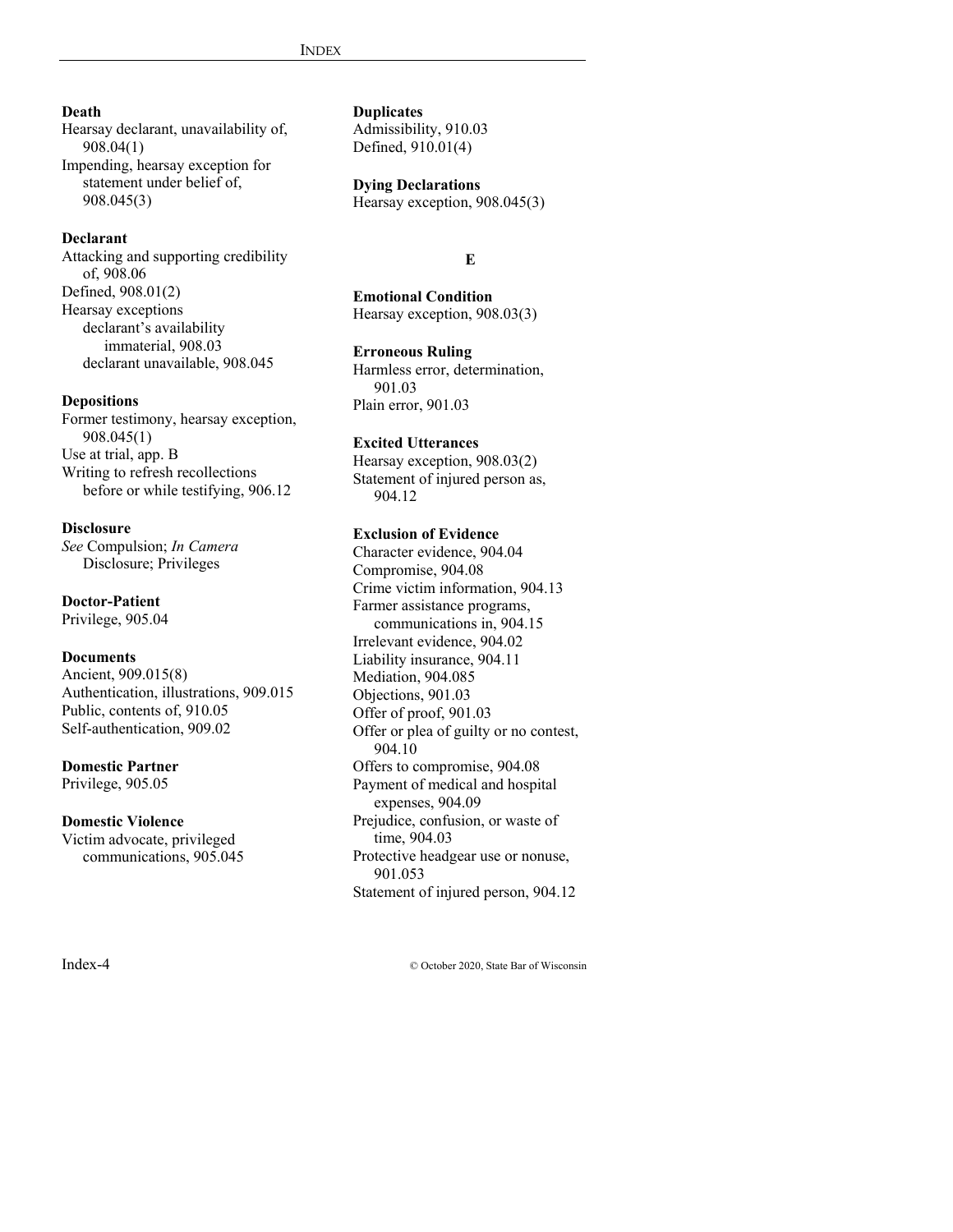Subsequent remedial measures, 904.07 Withdrawn plea of guilty, 904.10

**Exclusion of Witnesses**

*Generally*, *906.15*

## **Exculpatory Statements**

Hearsay exception, 908.045(4)

#### **Expert Testimony**

*Generally*, *907.02* Court-appointed experts, 907.06 Criminal cases, 907.06(5) Facts or data underlying expert opinion, 907.03, 907.05 Lay testimony, distinctions, 907.01 Reading expert's report into evidence, 907.07 Ultimate issue, opinion on, 907.04

## **F**

**Family** History, hearsay exception, 908.03(19), (23) Records, hearsay exception, 908.03(13)

**Farmer Assistance Programs** Communication inadmissible, 904.15

#### **Foreign Records and Documents**

Self-authentication, 909.02 Translations, 901.09

**Forfeiture**

*See* Waiver

## **Former Testimony**

Hearsay exception, 908.045(1)

## **Fraud**

Attorney-client privilege, furtherance as exception, 905.03(4)

## **G**

**Grand Juries** Applicability of rules of evidence, 911.01(4)

#### **Greater Latitude Rule**, 904.04(2)

**Guilty Plea** Withdrawn plea, admissibility, 904.10

## **H**

**HIV** Admissibility of test results, 901.05

**Habit** Admissibility, 904.06

## **Handwriting**

Nonexpert opinion as to genuineness, 909.015(2)

# **Harmless Error**

Determination, 901.03

## **Health Care Provider**

*See also Privileges* Statement of apology or condolence, inadmissibility, 904.14

**Health Care Provider Records** *See* Patient Health Care Records

**Health Care Regulatory Agency Reports** Inadmissibility, 904.16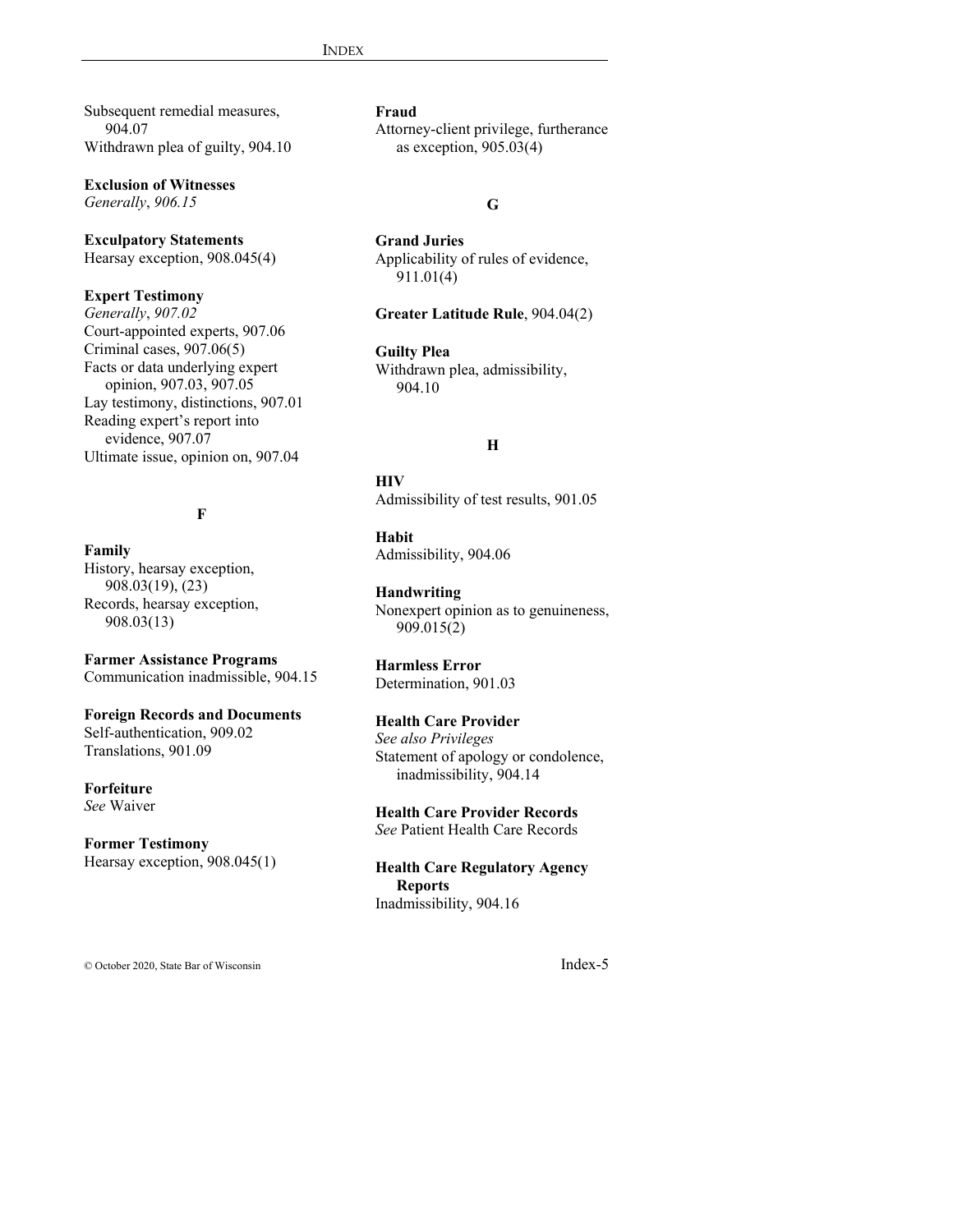*Generally*, *ch. 908* Admissions, 908.01(4)(b) Availability of declarant immaterial, hearsay exceptions, 908.03 Co-conspirator,  $908.01(4)(b)$ Declarant, 908.01(2) Declarant's credibility, 908.06 Defined, 908.01(3) Exceptions, 908.03, 908.04, 908.045, *see also* 908.01(4) ancient documents, statements in, 908.03(16) comparable guarantees of trustworthiness, materials with, 908.03(24), 908.045(6) excited utterance, 908.03(2) family records, 908.03(13) former testimony, 908.045(1) impending death, statement under belief of, 908.045(3) judgment as to history or boundaries, 908.03(23) judgment of conviction, 908.03(22) market reports and commercial documents, 908.03(17) marriage, baptismal, and other certificates, 908.03(12) medical diagnosis or treatment, statements relating to, 908.03(4) mental, emotional, or physical condition, then existing, 908.03(3) patient health care records, 908.03(6m) personal or family history statement, 908.045(5), (5m) present sense impression, 908.03(1) public records and reports, 908.03(8), (10) recorded recollection, 908.03(5) records, absence of entry in, 908.03(7), (10)

**Hearsay**

records of documents affecting property interest, 908.03(15) records of regularly conducted activity, 908.03(6), (7) records of religious organizations, 908.03(11) records of vital statistics, 908.03(9) reputation as to character, 908.03(21) reputation concerning boundaries or general history, 908.03(20) reputation concerning personal or family history, 908.03(19) statement against interest, 908.045(4) statement in document affecting property interest, 908.03(15) treatises, 908.03(18) Nonverbal conduct, 908.01(1) Prior statements by witnesses, 908.01(4) Rule, 908.02 Statement defined, 908.01(1) excluded categories, 908.01(4) Unavailability of declarant death or infirmity, 908.04(1)(d) definition, 908.04 Within hearsay, 908.05

#### **Helmet**

Evidence of use or nonuse, 901.053

## **Honesty Testing Devices**

Privilege, 905.065

#### **I**

## **Identification**

Authentication and, ch. 909 Other crimes evidence as proof of, 904.04(2) Statement of, 908.01(4)

Index-6 © October 2020, State Bar of Wisconsin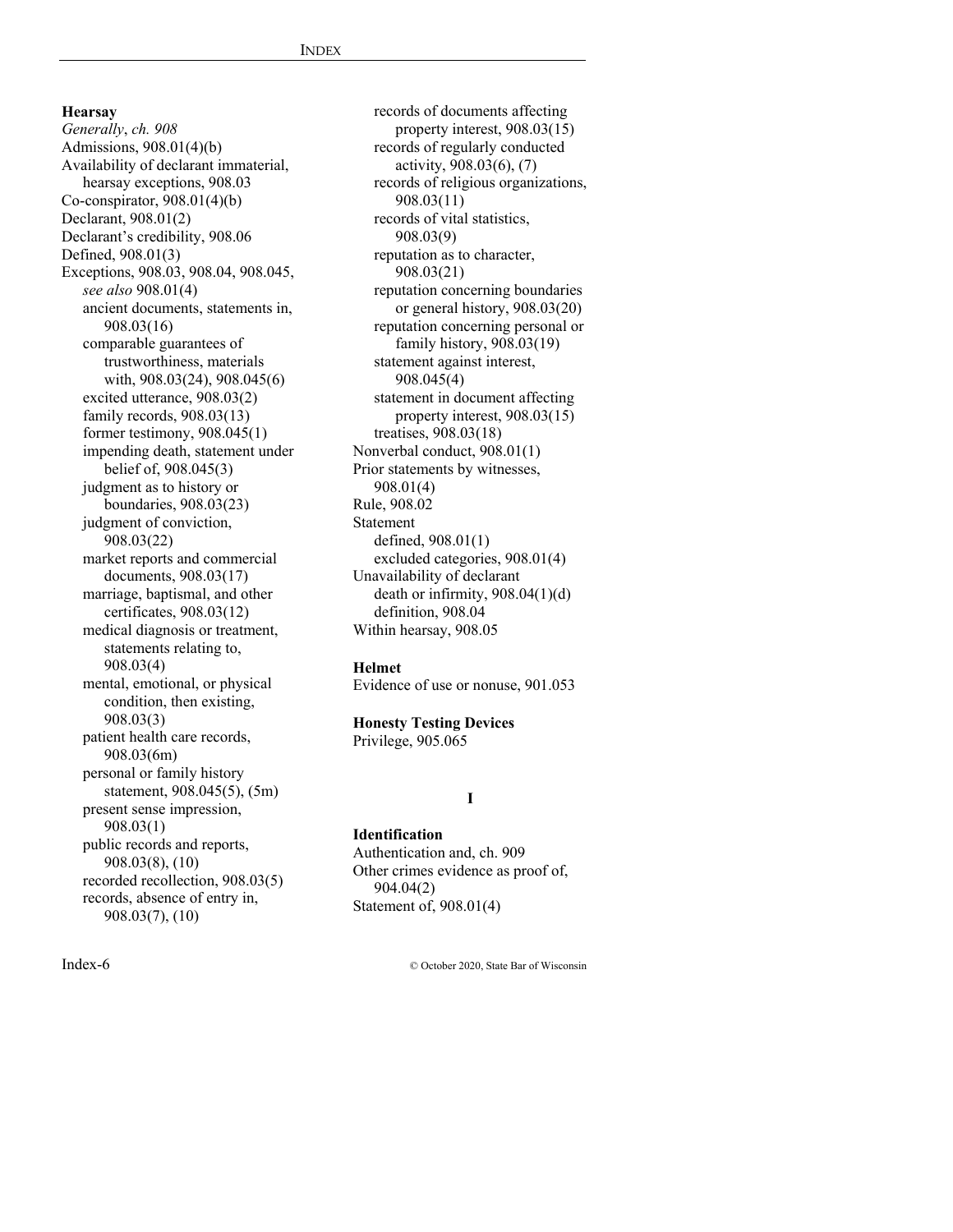**Impeachment of Witnesses** By whom, 906.07 Character evidence, 906.08 Conviction of crime or adjudication of delinquency, evidence of, 906.09 Hearsay declarant, 908.06 Nolo contendere pleas, 904.10 Opinion evidence, 906.08 Pendency of appeal of conviction or delinquency adjudication, 906.09(5) Prior inconsistent statements, 906.13(2) Religious belief, evidence of, 906.10 Reputation, 906.08(1) Specific instances of conduct, 906.08(2)

## *In Camera* **Disclosure**

Communications in mediation, 904.085(4) Informer privilege, 905.10(3) Writings, used to refresh memory, 906.12

**Inconsistent Statements**

Prior, 906.13(2), 908.01(4)(a)

#### **Inferences**

Experts, basis of, 907.03 Facts underlying, 907.05 Lay witness, 907.01 Ultimate issue, 907.04

#### **Infirmity**

Hearsay declarant, unavailability of, 908.04(1)

## **Informer**

Privilege, 905.10

## **Injured Person**

Evidence of protective headgear or nonuse, 901.053 Statement by, admissibility, 904.12

## **Insurance**

Evidence regarding, admissibility, 904.11

#### **Intent**

Other crimes evidence as proof, 904.04(2)

#### **Interpreters**

Privilege, 905.015 Witness rules, 906.04

## **Interrogation**

By judge, 906.14 Mode and order, 906.11

#### **Irrelevant Evidence**

Admissibility, 904.02

## **J**

**John Doe Proceedings** Applicability of rules of evidence, 911.01(4)

#### **Judges**

Calling and interrogation of witnesses by, 906.14 Control of interrogation of witnesses, 906.11 Definition, 911.01(1) Determination of admissibility, 901.04 Incompetency as witness, 906.05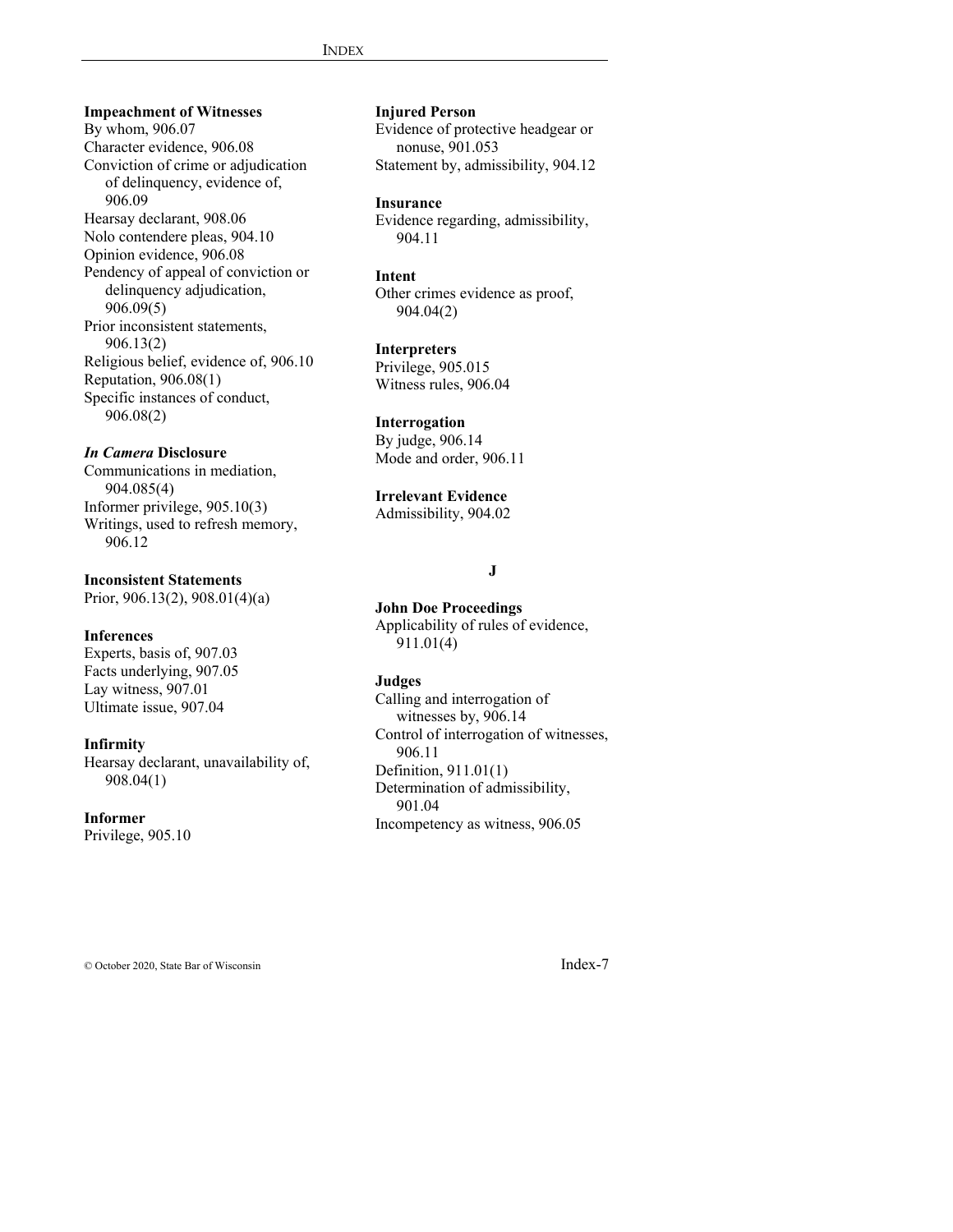## **Judgment**

Hearsay exception as to personal, family, or general history, or boundaries, 908.03(23) of previous conviction, 908.03(22)

## **Judicial Notice**

Adjudicative facts, 902.01 Administrative rules, 902.03 Foreign laws, 902.02 Ordinances, 902.03

**Juror** Competency as witness, 906.06

## **Jury**

Hearings outside presence of, 901.03, 901.04 Inadmissible evidence, 901.03 Validity of verdict or indictment, 906.06(2)

**Jury Instructions** Judicial notice, 902.01 Presumptions in criminal cases, 903.03

## **L**

**Law Enforcement** Informer privilege, 905.10 Privilege for investigatory files, 905.09

## **Lawyer-Client** Privilege, 905.03

**Lay Opinion** Testimony by lay witness, 907.01

## **Lead**

Dust testing results, admissibility, 901.055

**Leading Questions** When used, 906.11(3)

**Learned Treatises** Hearsay exception, 908.03(18)

**Liability Insurance** Admissibility, 904.11

**Limited Admissibility** Application of rule, 901.06

## **M**

**Marriage** Certificate, hearsay exception, 908.03(12) Religious record of, hearsay exception, 908.03(11) Spousal privilege, 905.05

**Marriage and Family Therapist– Patient** Privilege, 905.04

## **Mediation**

*See also* Negotiations Privilege, 904.085

**Medical and Similar Expenses, Payment of** Admissibility, 904.09

## **Medical Diagnosis or Treatment** Hearsay exception for statements

relating to, 908.03(4)

**Memory** Writings, used to refresh, 906.12

Index-8 © October 2020, State Bar of Wisconsin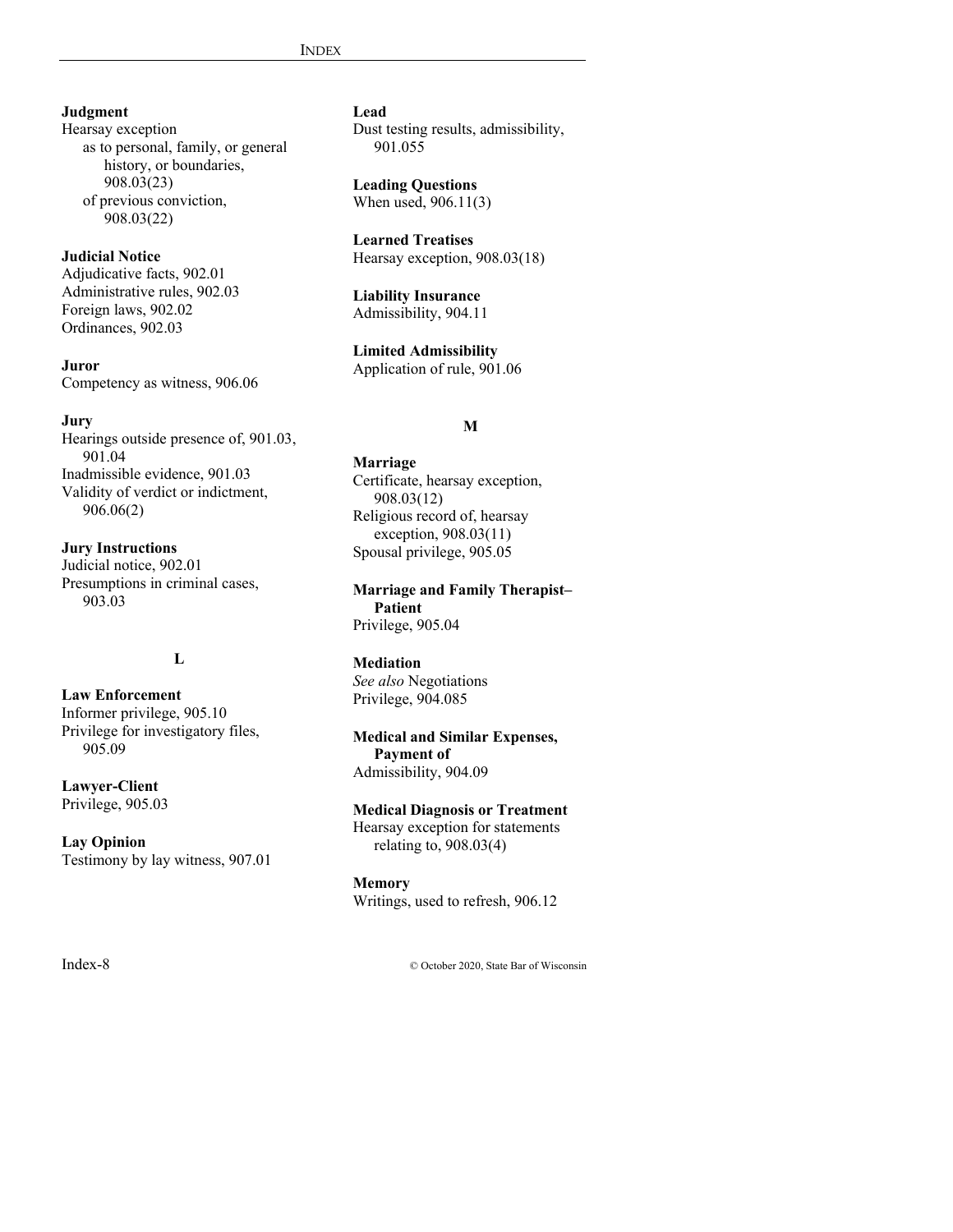## **Mental, Emotional, or Physical Condition**

Hearsay exception, 908.03(3) Statement of injured person, 904.12

#### **Mental Incapacity**

Competency of witness, 906.01 Hearsay declarant, unavailability of, 908.04

## **Motion to Strike**

Admission of evidence, 901.03

## **Motive**

Other crimes evidence as proof of, 904.04(2) Prior statement by witness to rebut, 908.01(4) State of mind, hearsay exception, 908.03(3)

## **Municipal Courts**

Applicability of rules of evidence, 911.01(1)

## **N**

**Negotiations** Conduct occurring during, 904.08

**Newspapers** Self-authentication, 909.02(6)

## **Nolo Contendere (No Contest) Pleas** Admissibility, 904.10

**Nurse-Patient** Privilege, 905.04

## **O**

**Oath or Affirmation** Requirement for witness, 906.03

## **Objection**

Admission or exclusion of evidence, 901.03

**Offer of Proof** Requirement, 901.03

**Offer to Plead Guilty or No Contest** Admissibility, 904.10

**Official Publications** Self-authentication, 909.02(5)

**Opinion on Ultimate Issue** Admissibility, 907.04

## **Opinion Testimony** Expert witnesses, 907.02, 907.03, 907.04 Handwriting, nonexpert opinion, 909.015(2) Lay witnesses, 907.01 Method of proving character, 904.05(1), 906.08(1) Method of proving habit or routine practice, 904.06

#### **Opportunity**

Other crimes evidence as proof of, 904.04(2)

**Ordinances** Judicial notice, 902.03

#### **Original**

Defined, 910.01(3) Duplicates, admissibility, 910.03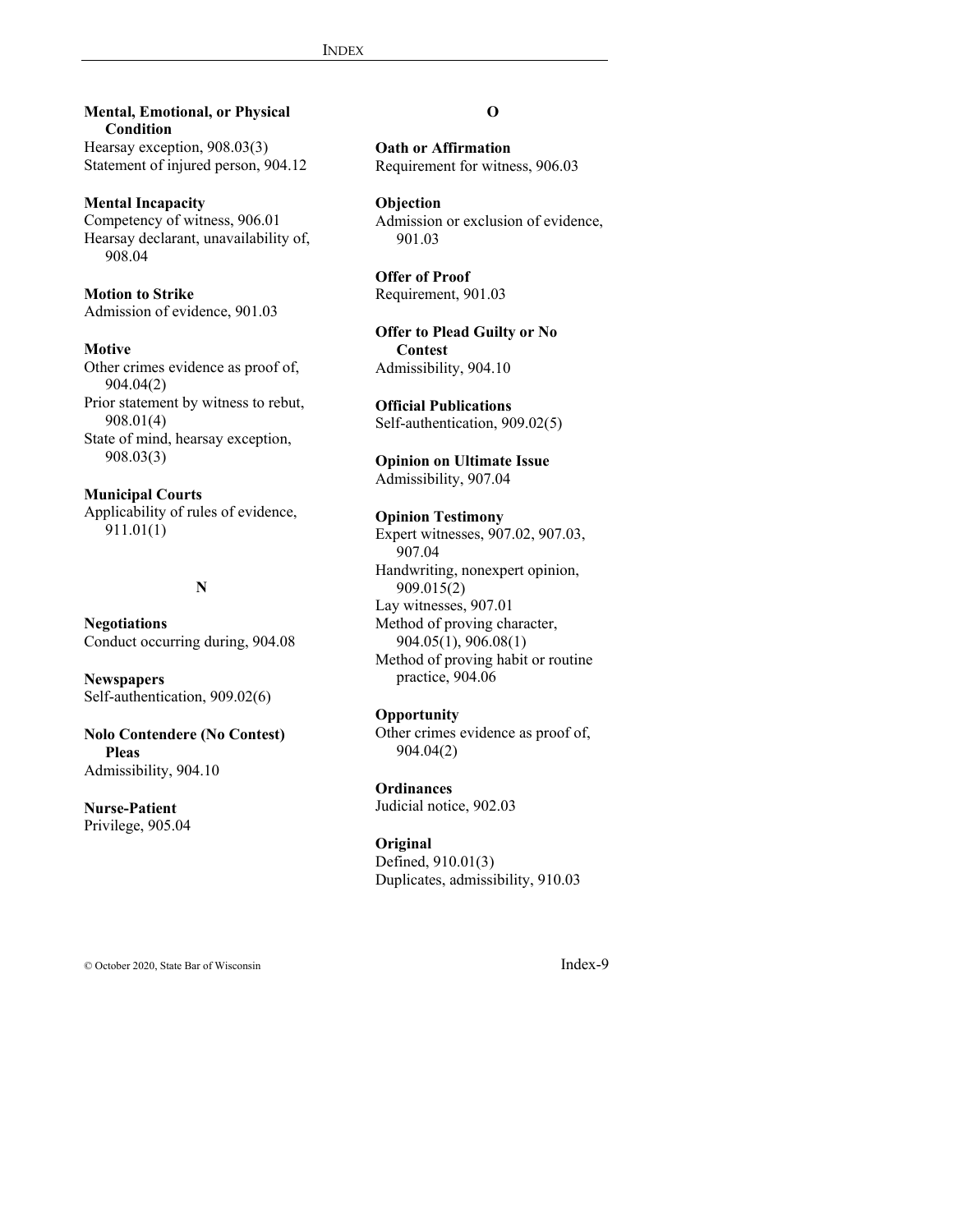Required to prove contents of writing, recording, or photograph, 910.02 Unavailable, admissibility of other

evidence of contents, 910.04

## **Other Crimes Evidence**

Admissibility, 904.04(2)

## **P**

**Pamphlet** Hearsay exception, 908.03(18)

## **Patient Health Care Records**

Authentication, 909.02(11) Hearsay exception, 908.03(6m)

## **Payment of Medical Expenses**

As evidence of liability, 904.09

#### **Periodicals**

Hearsay exception, 908.03(18) Self-authentication, 909.02(6)

**Personal History** Statements of, hearsay exception, 908.045(5), (5m)

#### **Personal Injury**

Evidence of protective headgear use or nonuse, 901.053 Statement of injured person, 904.12

#### **Personal Knowledge**

Lay witness opinion testimony, requirement, 907.01 Recorded recollection, requirement, 908.03(5) Witness's testimony, requirement for, 906.02

## **Photographs**

Contents proved through adverse party's admission, 910.07 Defined, 910.01(2) Duplicates, admissibility, 910.03 Original evidence determination, function of trier of fact, 910.08 Original required to prove contents, 910.02 Summaries, 910.06

## **Physical Condition**

Hearsay exceptions, 908.03(3), (4), (6m) Impending death, hearsay exception, 908.045(3) Statement of injured person, 904.12

## **Physician-Patient**

Privilege, 905.04

**Plain Error** Determination, 901.03

#### **Plan**

Other crimes evidence as proof of, 904.04(2)

# **Pleas and Plea Discussions**

Exclusion, 904.10

## **Podiatrist-Patient**

Privilege, 905.04

## **Political Vote**

Privilege, 905.07

## **Polygraphs**

Privilege, 905.065

#### **Prejudicial**

*See also* Bias of Witness Relevant evidence, excluded as, 901.05, 904.03, 906.09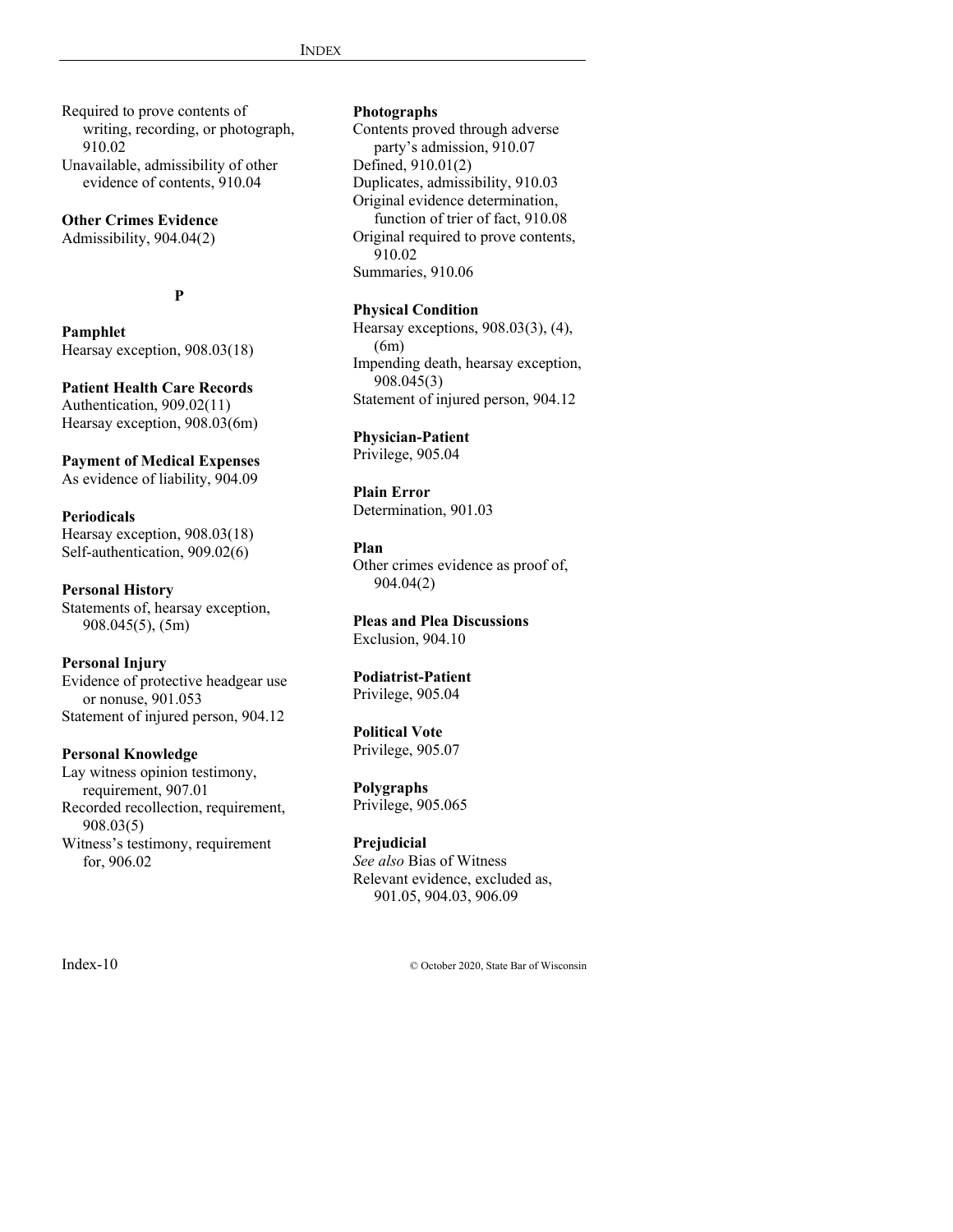**Preliminary Hearings** Jury presence, 901.04(3) Testimony of accused, 901.04(4) **Preliminary Questions**

*Generally*, *901.04* Applicability of the rules of evidence, 911.01(4) Conviction of crime or delinquency adjudication, 906.09(3)

## **Preparation**

Other crimes evidence as proof of, 904.04(2)

#### **Present Sense Impression**

Hearsay exception, 908.03(1) Statement of injured person as, 904.12

#### **Presumptions**

*Generally*, *903.01* Criminal cases, 903.03

## **Prior Inconsistent Statements** *Generally*, *906.13(2)*, *908.01(4)(a)*

**Prior Statements by Witness**

*Generally*, *906.13*, *908.01(4)(a)*

#### **Privileged Matter**

Disclosure under compulsion, 905.12 Forfeiture, attorney-client privilege, 905.03(5) Waiver, 905.11

## **Privileges**

Applicability in proceedings, 911.01 Attorney-client, 905.03 Chiropractor-patient, 905.04 Clergy, communications to, 905.06 Comments by judge or counsel, 905.13 Crime victim compensation proceedings, 905.14

Disclosure of privileged matter compulsion, 905.12 forfeiture, 905.03(5) waiver, 905.11 Domestic partner, 905.05 Domestic violence or sexual abuse victim advocate, 905.045 Existence of privilege, preliminary questions, 901.04 Farmer assistance programs, 904.15 Federal tax returns, 905.15 General rule, 905.01 Honesty testing devices, 905.065 Identity of informers, 905.10 Inference from claim, 905.13 Interpreters, 905.015 Jury instruction, 905.13 Law enforcement records, 905.09 Marriage and family therapist– patient, 905.04 Nurse-patient, 905.04 Physician-patient, 905.04 Podiatrist-patient, 905.04 Political vote, 905.07 Professional counselor–patient, 905.04 Psychologist-patient, 905.04 Report required by law, 905.02 Self-incrimination, 905.13, 906.08(3) Sexual abuse or domestic violence victim advocate, 905.045 Social worker–patient, 905.04 Spousal, 905.05 Trade secrets, 905.08 Veteran mentors, 905.16 Waiver by voluntary disclosure, 905.11

#### **Probative Value vs. Prejudice Test**

Exclusion of evidence of conviction of a crime or adjudication of delinquency, 906.09 Exclusion of HIV test results, 901.05 Exclusion of relevant evidence, 904.03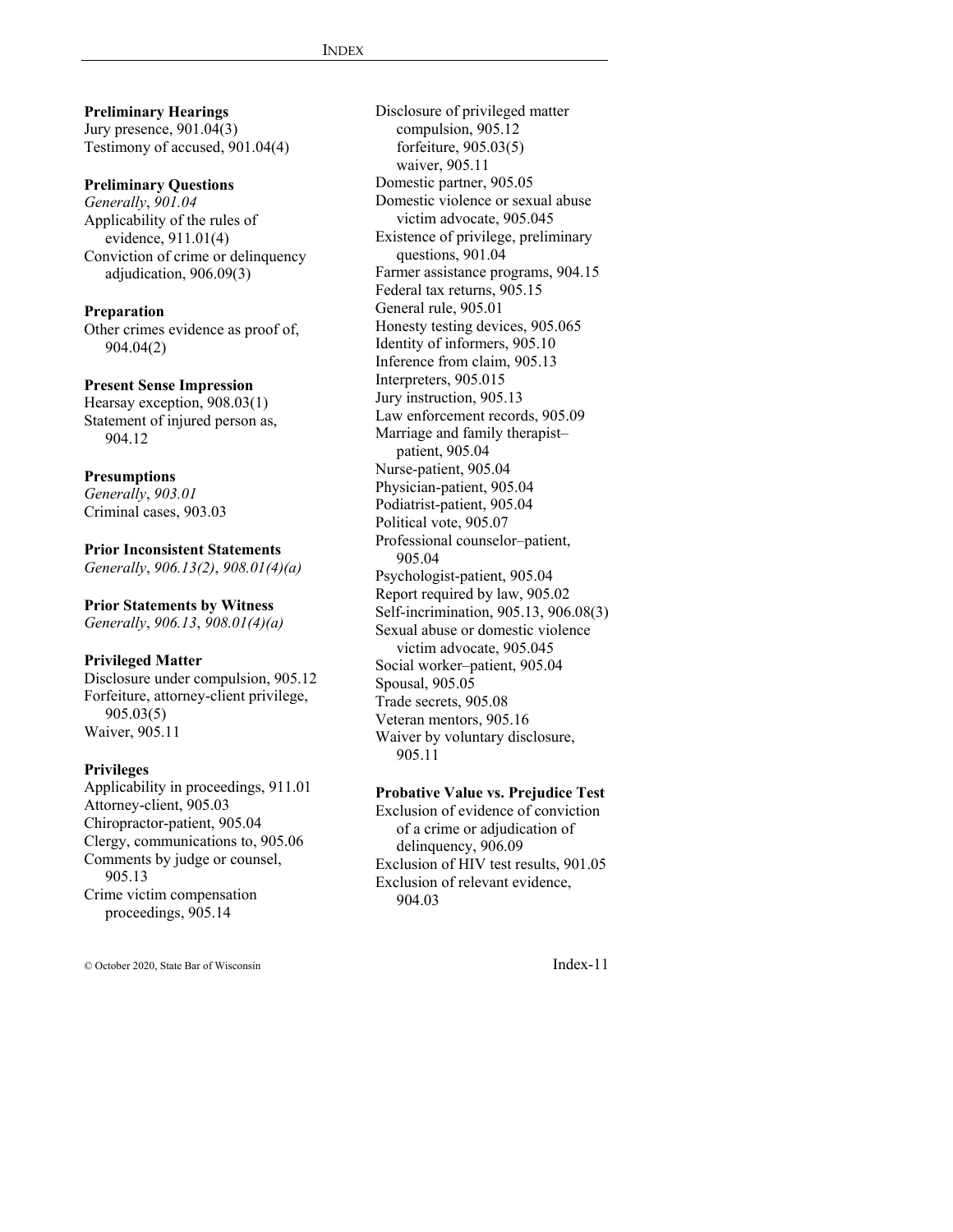**Products Liability** Subsequent remedial measures, 904.07

**Professional Counselor–Patient** Privilege, 905.04

**Property Records** Hearsay exception, 908.03(15)

**Protective Headgear** Evidence of use or nonuse, 901.053

**Psychologist-Patient** Privilege, 905.04

**Public Documents** Self-authentication, 909.02

#### **Public Records**

Authentication, 909.015(7), 910.05 Certified copies, self-authentication, 909.02 Contents, how proved, 910.05 Hearsay exceptions, 908.03(8), (10)

**Purpose of Rules**

*Generally*, *901.02*

## **R**

**Rape Shield Law** *Generally*, *app. C*, *904.04(1)(b) See also* 901.01, 901.04(1), (3)(cm), 906.08(1), 911.01(1)

#### **Recollection**

Recorded, hearsay exception, 908.03(5) Refreshing memory, 906.12

#### **Recordings**

Contents proved through adverse party's admission, 910.07

Defined, 910.01(1) Duplicates, admissibility, 910.03 Original evidence determination, function of trier of fact, 910.08 Original required to prove contents, 910.02 Summaries, 910.06

## **Records**

Authentication business records, 909.02(12), (13) public records, 909.015(7), 910.05 Hearsay exceptions, 908.03(6), (6m),  $(7), (8), (9), (10), (11), (13), (14)$ 

**Refreshing Memory**

Writings, use of, 906.12

## **Rehabilitation of Witnesses**

Character for truthfulness, specific instances of conduct, 906.08(2) Character, opinion and reputation evidence, 906.08(1) Religious beliefs or opinions, 906.10

## **Relevant Evidence**

Admissibility rules, 904.02 Conditioned on fact, 901.04(2) Definition, 904.01 Exclusion, grounds of, 904.03

#### **Religious Beliefs**

Impeachment by evidence of, 906.10

#### **Religious Records**

Hearsay exception, 908.03(11) Marriage, baptismal, and similar certificates, hearsay exception, 908.03(12)

#### **Repair After Event** Admissibility, 904.07

Index-12 © October 2020, State Bar of Wisconsin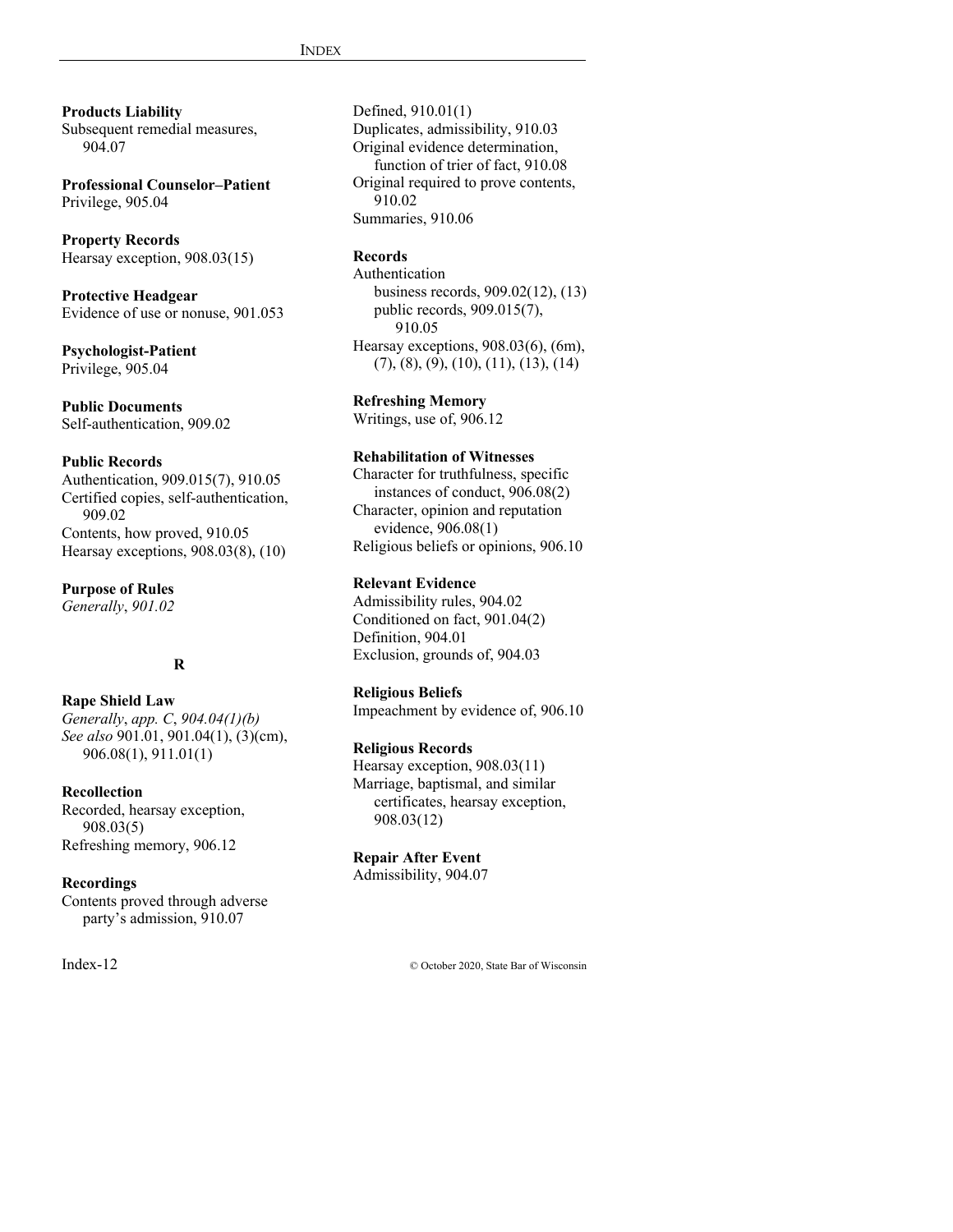## **Reports**

Expert's, 907.07 Health care regulatory agency, inadmissibility, 904.16 Hearsay exception, 908.03(8), (17) Law enforcement, privileged, 905.09 Prepared in course of regularly conducted business, hearsay exception, 908.03(6) Required by statute, privileged, 905.02

## **Reputation**

Character, hearsay exception, 908.03(21) Complaining witness in certain actions, 901.04(3) Concerning boundaries or general history, hearsay exception, 908.03(20) Concerning personal and family history, hearsay exception, 908.03(19) Method of proving character, 904.05(1), 906.08(1)

## **Restitution Hearings**

Applicability of rules of evidence, 911.01(5)

#### **Routine Practice** Admissibility, 904.06

**Rulings on Evidence** *Generally*, *901.03*

## **S**

## **School Violence Threats, Reports of**

Privilege and inadmissibility, exceptions, 904.085(4)(d), 905.045(4), 905.06(4)

## **Scope**

*Generally*, *901.01*

#### **Seals**

Domestic public documents, authentication under seal, 909.02(1) without seal, 909.02(2)

## **Self-Authentication**

*Generally*, *909.02*

## **Self-Incrimination**

Comment on privilege in civil case, 905.13(4) Waiver of privilege not caused by testimony relating only to character for truthfulness, 906.08(3)

## **Sentencing**

Inapplicability of rule of evidence, 911.01(4)

#### **Settlement**

Conduct occurring during negotiations, exclusion of, 904.08 In mediation, 904.085

## **Sexual Abuse or Assault**

*See also* Rape Shield Law Victim advocate, privileged communications, 905.045 Victim's past behavior, relevance, 901.04(3)(c)

## **Sexual Conduct**

Admissibility, generally, in civil action for damages, 901.08 Preliminary question of admissibility, 901.04

#### **Small Claims Court**

Inapplicability of rules of evidence, 911.01(4)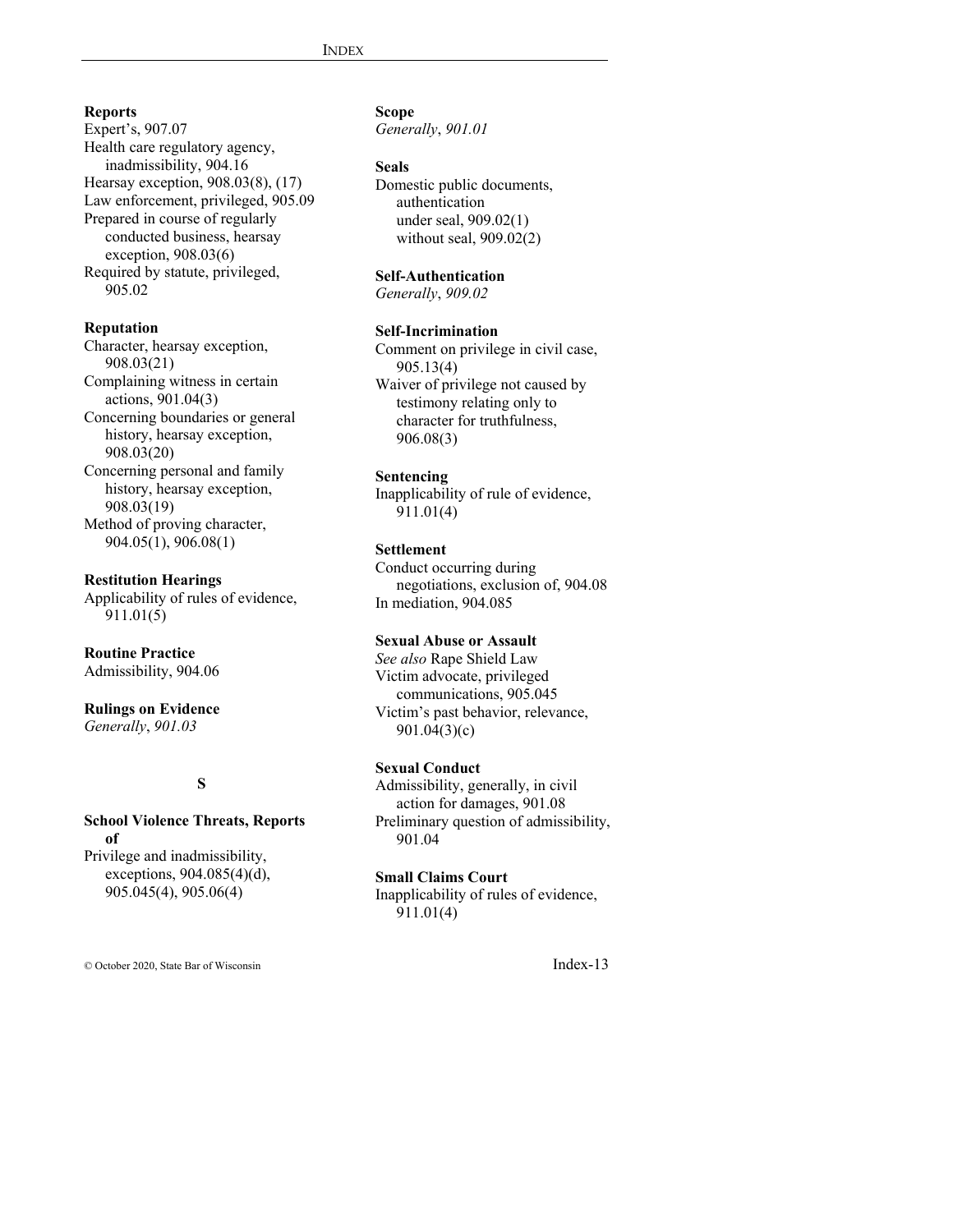**Social Worker–Patient** Privilege, 905.04

**Spouses** Privilege, 905.05

**State of Mind** Hearsay exception, 908.03(3)

**Statement** Defined, 908.01(1) Of apology or condolence, by health care provider, inadmissibility, 904.14 Of injured person, admissibility, 904.12 Related, admissibility, 901.07

**Statements Against Interest** Admissions, 908.01 Hearsay exception, 908.045(4)

**Subsequent Remedial Measures** Admissibility, 904.07

**Summaries** Admissibility, 910.06

## **T**

**Telephone Calls** Authentication, 909.015(6)

## **Testimony**

Cross-examination, 906.11 Expert testimony, 907.02, 907.03 Interpreters, 906.04 Oath or affirmation, 906.03 Opinion testimony by lay witnesses, 907.01 Personal knowledge, 906.02 Personal presence at trial, 906.15

**Trade Inscriptions** Self-authentication, 909.02(7)

**Trade Secrets** Privilege, 905.08

**Treatises** Hearsay exception, 908.03(18)

## **Truthfulness**

Character evidence, 906.08 Impeachment by evidence of criminal conviction or juvenile adjudication, 906.09

## **U**

**Ultimate Issue** Opinion on, 907.04

**Unavailability** Definition, 908.04 Hearsay exceptions, 908.045

**Uniform Commercial Code** Self-authentication of documents under, 909.02(9)

**Uniform Judicial Notice of Foreign Law Act** *Generally*, *902.02*

## **V**

**Victims** Character evidence, 904.04 Crime victim compensation proceedings, privilege, 905.14 Crime victim, information about, 904.13 Domestic violence or sexual abuse, communications to victim advocate, 905.045

Index-14 © October 2020, State Bar of Wisconsin